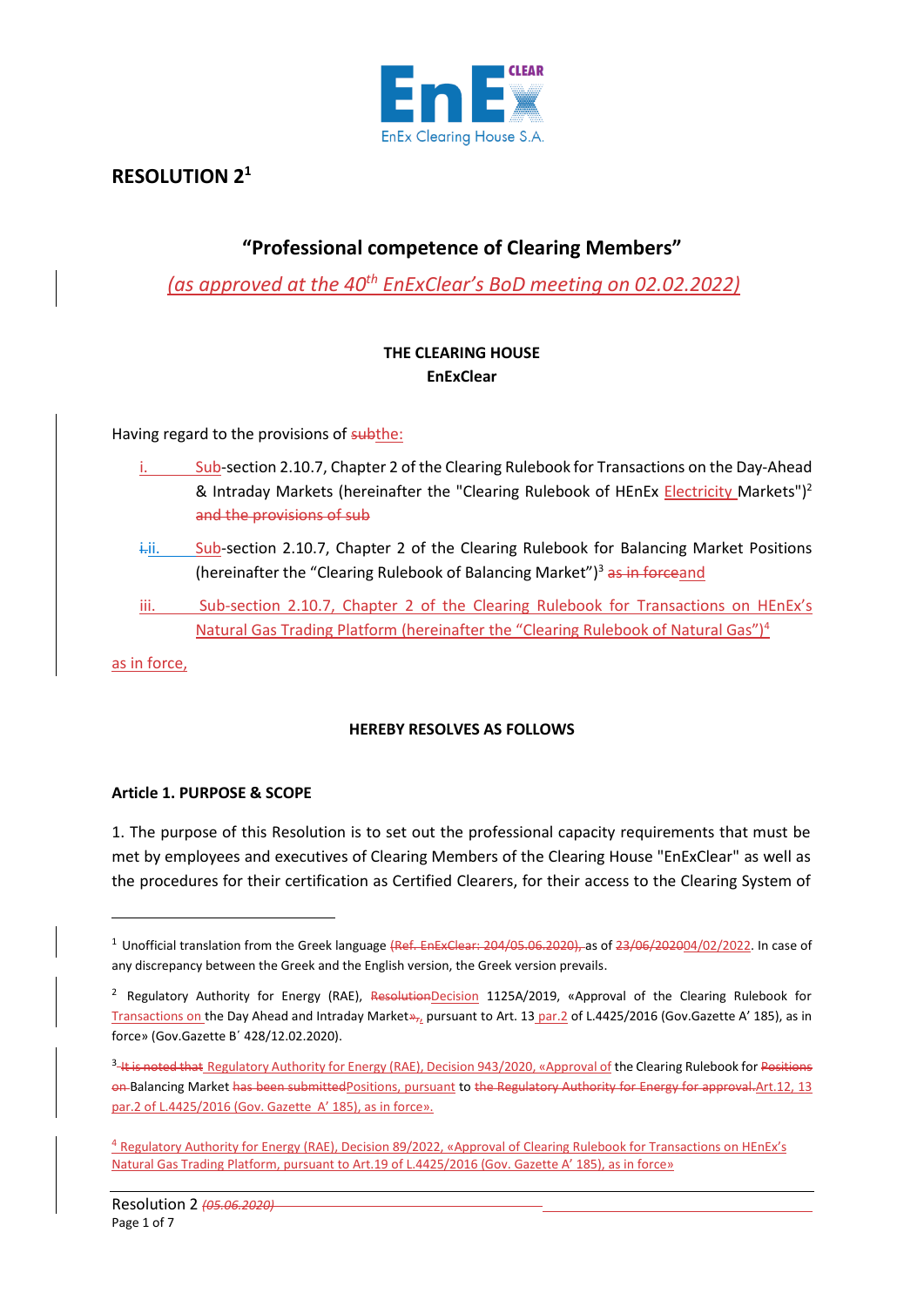

EnExClear (hereinafter the "System") in accordance with the Clearing Rulebook of HEnEx Electricity Markets and, the Clearing Rulebook of Balancing Market, the Clearing Rulebook of Natural Gas and the respective procedures governing the function of clearing.

2. This Resolution applies to Clearing Members and to those persons holding the position of Certified Clearer at a Clearing Member.

3. The terms and definitions used in this Resolution shall have the same meaning as inthe one assigned to them by Law 4425/2016, Law 4001/2011 or in any other related legislation of nationalNational or EU lawUnion Law, in the Clearing Rulebook of HEnEx Electricity Markets, in the Clearing Rulebook of Balancing Market and in the Clearing Rulebook of Balancing Market, Natural Gas as well as any Resolutions issued in other decisions adopted intheir implementation, unless otherwise expressly stipulated.

In every case, the provisions of the above texts. this Resolution are interpreted in accordance with the rules and principles provisioned in the Scope of Application of the Clearing Rulebook of HEnEx Electricity Markets, in the Scope of Application of the Clearing Rulebook for Balancing Market and in the Scope of Application of the Clearing Rulebook of Natural Gas.

Moreover, any reference in this Resolution to "Competent Department" shall be to the Certification/Training Department which EnExClear has or utilises in the framework of using relevant outsourcing services to exercise its functions in accordance with the terms hereof.

## **Article 2. CERTIFICATES OF CLEARING MEMBER EMPLOYEES AND OFFICERS**

## **2.1 Certificates**

1. For the purpose of recognising the professional competence of employees and officers, EnExClear issues the Energy Clearer Certificate (hereinafter "ECC").

2. The ECC relates to the performance of duties of a Certified Energy Clearer at a Clearing Member of EnExClear both for the Clearing of Transactions on the Day Ahead and Intraday Markets of HEnEx and the Clearing of Positions on the Balancing Market of the HETS Operator.for:

a) the Clearing of Transactions on the Day Ahead and Intraday Markets of HEnEx,

b) the Clearing of Positions on the Balancing Market of the HETS Operator and

c) the Clearing of Transactions on HEnEx's Natural Gas Trading Platform.

## **2.2 Obligations of Clearing Members**

1. Every employee or officer acting as a Certified Energy Clearer at a Clearing Member must have an ECC.

2. Clearing Members must ensure that the Energy Clearing Members employed by them have an ECC.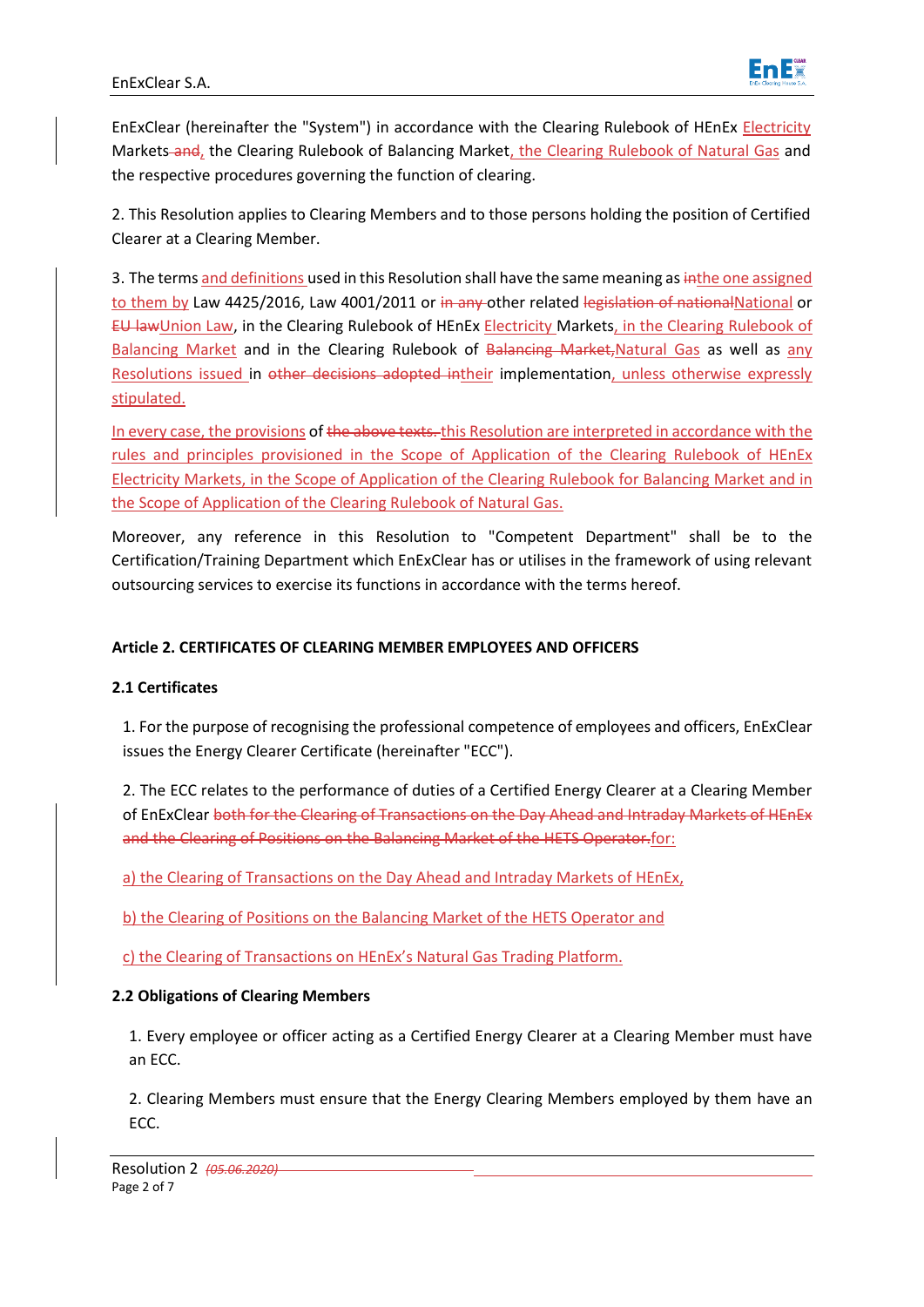

3. Clearing Members must also ensure that the Energy Clearing Members employed by them have, on an ongoing basis, adequate knowledge of the Clearing Rulebook of HEnEx Electricity Markets and, the Clearing Rulebook of Balancing Market, the Clearing Rulebook of Natural Gas and the procedures in general which govern the operation of EnExClear and its systems.

### **2.3 Prerequisites for the granting of the ECC**

1. The ECC is granted by EnExClear provided all the following requirements are met:

a) the candidate is at least 18 years old,

b) there are no grounds for not granting the ECC pursuant to par. 2,

c) the candidate has passed the examinations held for granting of the relevant Certificate in accordance with the provisions of paragraphs 3.1 to 3.4 of Article 3 or qualifies for exemption from the aforesaid examinations in accordance with the provisions of par. 3.5, Article 3 of this Resolution,

d) the candidate has paid the relevant fees to EnExClear in accordance with the provisions of par. 3.6, Article 3 of this Resolution.

2. The ECC is not granted if:

a) the candidate has been convicted by final judgment of an offence that constitutes an impediment to his or her appointment to a civil servant position, in accordance with the relevant provisions of paragraph 1, Article 8, Law 3528/2007 (Government Gazette A' 26/2007), or has been dismissed from another position for disciplinary reasons pursuant to the same law, or has been convicted by final judgment of any offence of articles 398 or 406 of the Penal Code as they were in force (default and fraudulent misleading to exchange market transactions) or of legislation on protection against acts of persons holding privileged information and acts of market manipulation pursuant to Regulation (EU) 1227/2011 (OJ L 326, 8.12.2011), Regulation (EU) 596/2014 (OJ L 173, 12.6.2014), Law 4443/2016 (Government Gazette Α' 232/9.12.2016) and Directive (EU) 2014/57 (OJ L 173, 12.6.2014) and legislation on the prevention and suppression of money laundering and terrorist financing (Directive 2015/849/EU, Law 4557/2018, Government Gazette A' 139/2018).

b) a fine of at least ten thousand euros (€ 10,000) in total has been issued on the candidate for breaches of the provisions of instance (a) above, for which the time allowed for filing a court appeal has expired or in regard to which a final judgment has been entered dismissing the appeal.

c) references to the above provisions include also their former versions depending on the time the offense was committed.

#### **2.4 Certification Application & Documentation**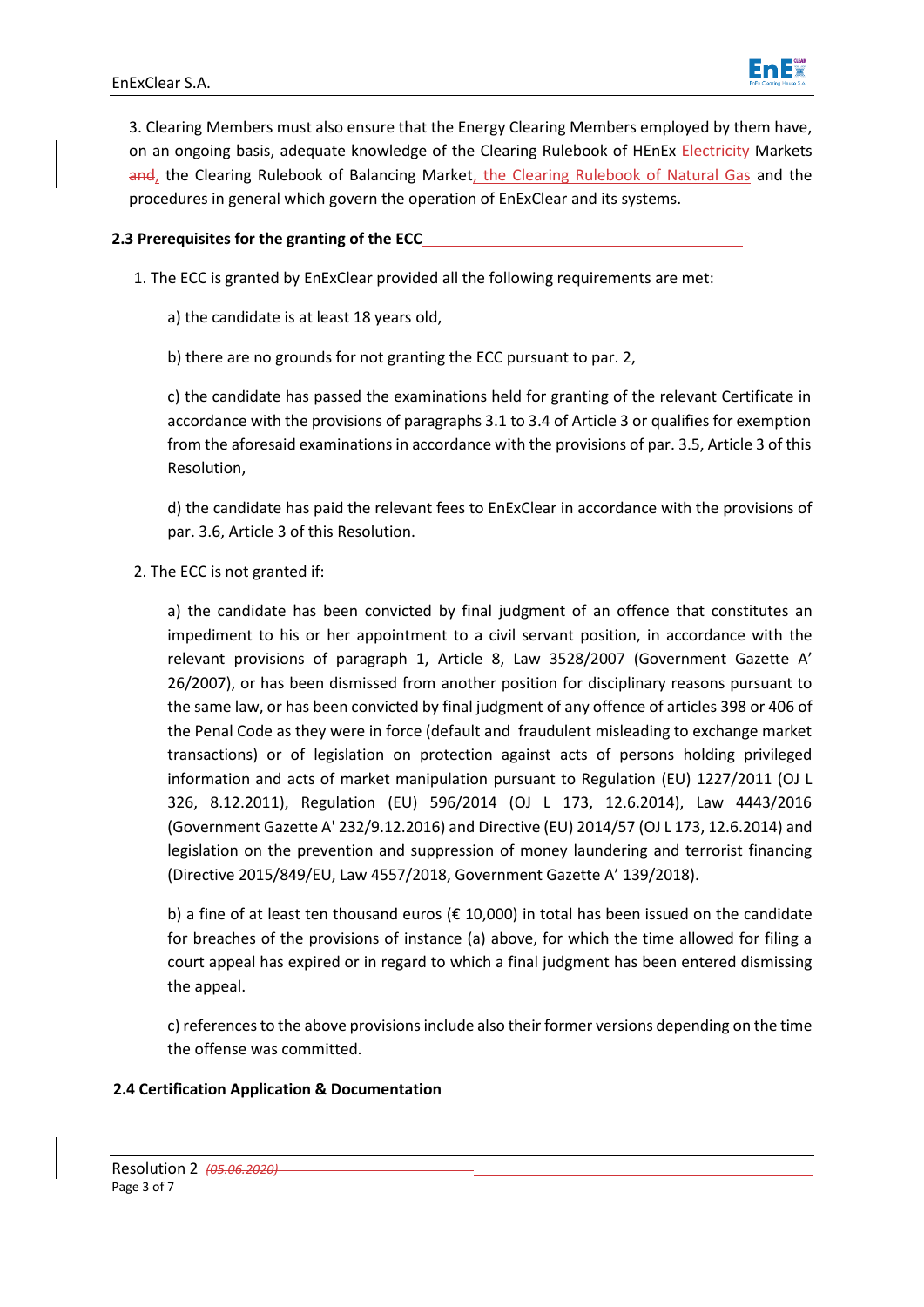

1. The applications for granting the ECC in accordance with the present submitted to the Competent Department, which ensures for the issuance of the ECC in accordance with the terms thereof.

2. The application must be submitted in a form that is available from the aforesaid Department.

3. The application must be accompanied by the supporting documents required in each case, along with the proof of payment of the applicable certification fee, as these are specified by the Competent Department.

4. In order to be reviewed by the Competent Department, the application and relevant documentation must be completed fully and clearly before being submitted within the deadline set in each instance.

**Article 3. TERMS & CONDITIONS ON CONDUCTING CERTIFICATION SEMINARS AND EXAMINATIONS AND ISSUING CERTIFICATES**

#### **3.1 Responsibility for conducting certification seminars and examinations**

1. Seminars and examinations for granting the ECC are held by the Competent Department under the supervision of the Examination Committee of par. 3.2, Article 3.

2. Certification examinations are held by the Competent Department at least once (1) a year.

3. In order to conduct certification seminars and exams for granting the ECC, the Examination Committee must first approve, the training programme including the curricula and exam material, in accordance with par. 3.3, Article 3, as well as the lecturers.

4. The place and time for the holding of certification seminars and examinations for granting of the ECC, as well as all other related issues, shall be posted on the relevant website by the Competent Department.

#### **3.2 Examination Committee**

1. The Examination Committee shall oversee the holding of ECC exams relating to professional competence in accordance with the provisions hereof.

2. The Examination Committee shall also be responsible for verifying fulfilment of requirements relating to the exemption from certification examinations as set out in par. 3.5 of Article 3, as well as for any other matter relating to the granting of an ECC pursuant to this Resolution.

3. The composition and members of the Examination Committee and any other matter relating to its operation shall be determined by decision of EnExClear.

#### **3.3 Exam material**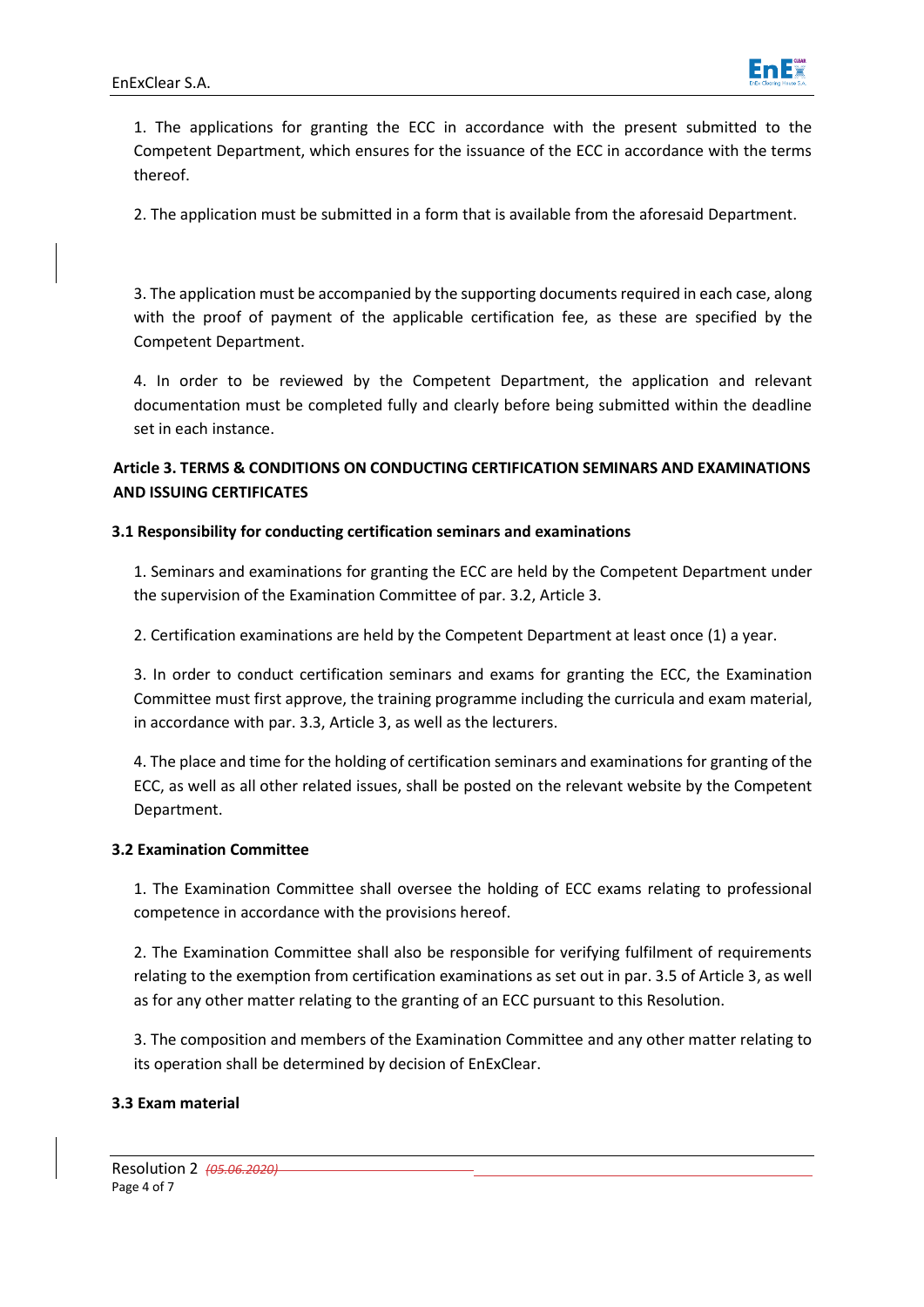

1. The exam material for the examinations for granting the ECC covers subjects pertaining to Clearing and Settlement, in accordance with the regulatory provisions governing Clearing and Settlement, as specified in the Clearing Rulebook of HEnEx Electricity Markets, the Clearing Rulebook of Balancing Market and the Clearing Rulebook of Balancing MarketNatural Gas, as well as the systems and procedures applied in the respective Markets.

2. The exam material or any changes thereto shall be specified by decision of the Examination Committee and posted on the EnExClear website at least fifteen (15) business days before the date on which the examinations are held.

## **3.4 Arrangements for holding Certification Examinations**

1. Certification Examinations are written using the multiple choice test system.

2. Prior to the conduction of the examinations, the Examination Committee shall decide on any matters relating to their conduction such as, indicatively, the total number of questions, the scoring method, the duration of the examinations, as well as the Examiners it has appointed to conduct the entire procedure.

3. The Examination Committee or its duly appointed Examiners shall choose the questions, supervise the examination procedure, score and sign the answer sheet of each examinee and draw up the final list of successful candidates. The aforesaid list shall be posted on the website of EnExClear. To pass the examination, candidates must correctly answer at least sixty percent (60%) of the questions.

4. All sets of questions, as a result of the above procedure, shall be kept in a special file confidentially.

5. With regard to the Certification Examination, the following shall apply in particular:

a) Candidates must appear at the examination venue at the time specified in relevant announcements posted on the website of EnExClear.

b) Following the relevant identity check, candidates are given a special answer sheet that has a piece of opaque material masking the section containing the examinee's identification details.

c) The examination commences once all the examinees have been handed out the questions, so they are also allowed to look at the questions. The duration of the examination shall be strictly observed, with examinees handing in the answer sheets and questions at the end of the allotted time.

d) The Examination Committee or its duly appointed Examiners evaluate, score and sign the answer sheet of each examinee. On the responsibility of the Competent Department, the opaque material is then removed from each answer sheet and the list of successful candidates is prepared in alphabetical order.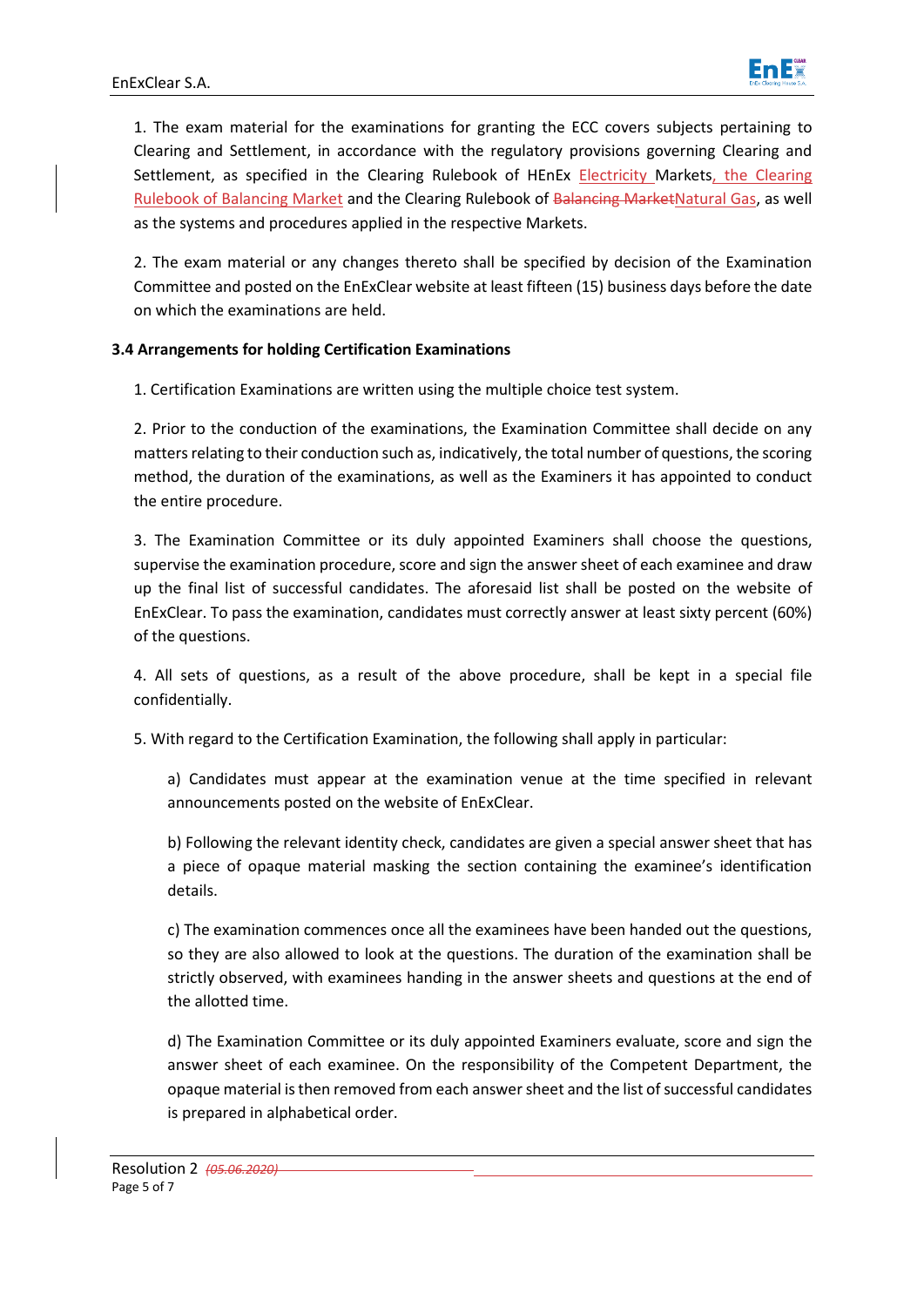

6. The Examination Committee is entitled to modify the procedure for conducting Certification Examination, especially in cases where the use of electronic systems is used to perform a remote examination. This procedure will be announced at the same time as the announcement of the examination material of the examinations.

#### **3.5 Exemption from Certification Examinations**

An ECC may be awarded without a candidate's participation in Certification Examinations provided the candidate meets cumulatively the criteria 1, 2 and 3 below:

1. Has:

a) a certificate equivalent to the ECC, granted by a clearing house or central counterparty in the energy markets (electricity or/and natural gas) of a member state of the European Economic Area (EEA) or of a state incorporated in market-coupling system of the target model,), or

b) two years of previous work experience, gained over the five (5) years period prior to the submission of the certification application, at an energy market member (electricity or/and natural gas) or clearing house or central counterparty in a member state of the EEA, or of a state incorporated in market-coupling system of the target model, primarily engaged in the performance of clearer duties in respect of energy products corresponding to the object of the requested ECC certification.

2. Has attended the relevant seminar organized by EnExClear on subjects relating to the function of clearing and settlement. These seminars are held at least  $two (2)$  timesone (1) time a year.

3. Both the candidate and the Clearing Member at which the candidate intends to perform his/her duties declare, in a form made available by EnExClear, that the candidate is acquainted with the Clearing Rulebook of HEnEx Electricity Markets and, the Clearing Rulebook of Balancing Market and , the Clearing Rulebook of Natural Gas and the relevant Implementing and Technical Resolutions of EnExClear, fully understands their content, and is fully aware of the obligations and consequences emanating from the performance of duties as a Certified Energy Clearer in accordance with the terms hereof.

#### **3.6 Fees payable to EnExClear**

In order to consider the application for an ECC, candidates must pay to EnExClear the applicable certification fee, as this is set from time to time and posted on the website of EnExClear. The certification fee covers only the participation in the examinations for granting an ECC or the exemption from these and does not apply to the participation in the certification seminars.